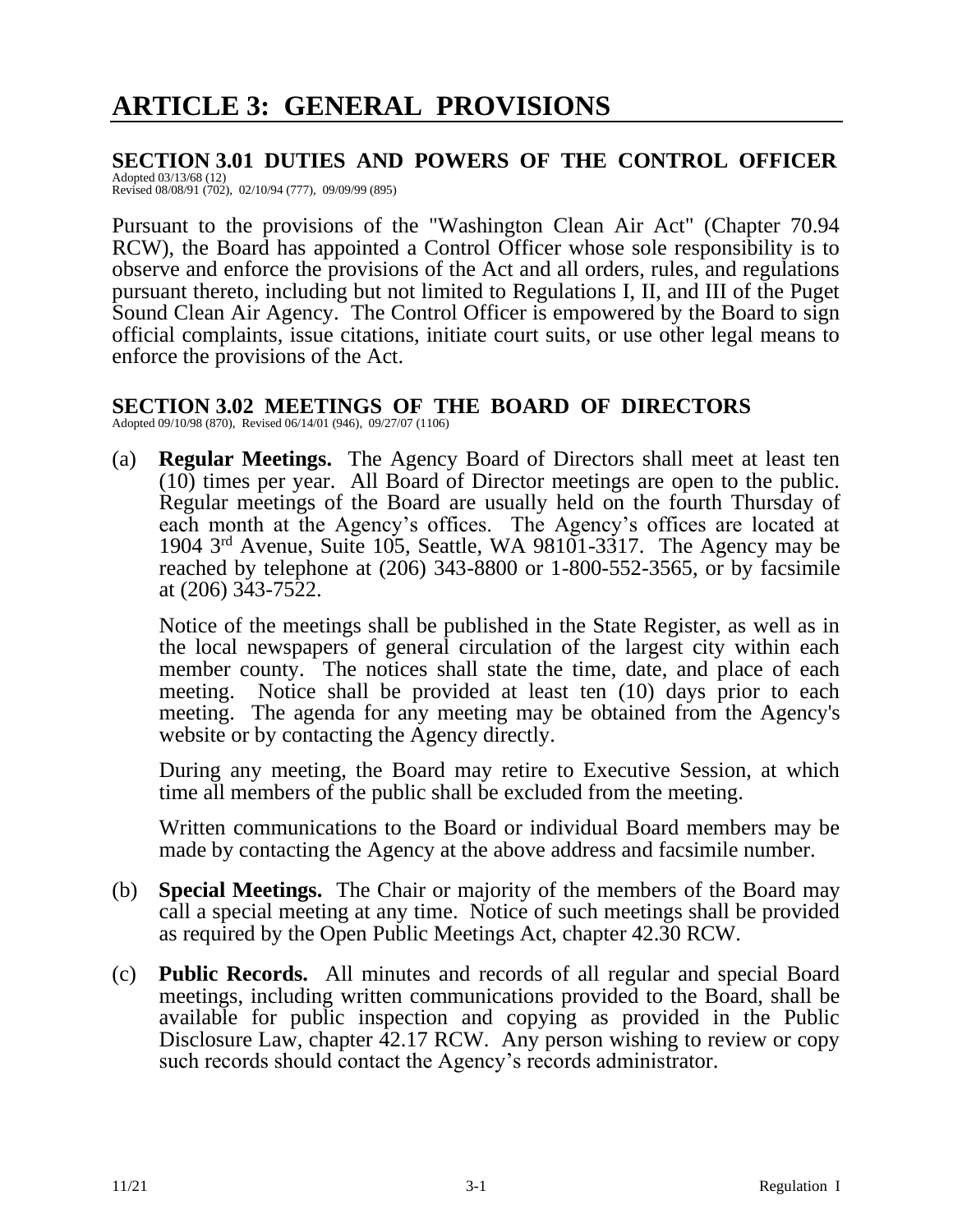# **SECTION 3.03 GENERAL REGULATORY ORDERS** Adopted 06/13/96 (832)

Revised 09/11/97 (856), 03/11/99 (882), 09/09/99 (895), 05/22/03 (992), 12/15/11 (1231)

- (a) **Purpose**. The Board may, by regulatory order, apply to a specific source or sources any applicable provision of chapter 70.94 RCW or the rules adopted thereunder. In addition, federally enforceable regulatory orders that limit the potential to emit any air contaminant(s) pursuant to WAC 173-400-091 and modifications to such orders are issued under Section 3.03(f) of this regulation.
- (b) **Public Involvement Process**. The Board may issue a regulatory order after the following public involvement process has been completed:
	- (1) Public notice of the proposed regulatory order shall be published in a newspaper of general circulation in the area where the source that is the subject of the order is located. Notice shall also be sent to the U.S. Environmental Protection Agency Regional Administrator. The public notice shall include, at a minimum, the following information:
		- (A) The name and address of the owner or operator and the source;
		- (B) A brief description of the purpose of the proposed regulatory order and the requirements included in the proposed regulatory order;
		- (C) The deadline for submitting written comments to the Agency; and
		- (D) The opportunity for a public hearing if the Agency determines that there is significant public interest in the proposed regulatory order.
	- (2) The initial public comment period shall be at least 30 days.
	- (3) During the initial 30-day public comment period, any person may request a public hearing be held. Any such request shall be submitted in writing to the Agency, shall indicate the interest of the entity filing it, and describe why a hearing is warranted. The Agency may, at its discretion, hold a public hearing if it determines significant public interest exists. Any such hearing shall be held before a hearing officer and upon such notice and at a time and place as the Agency deems reasonable. The hearing officer shall hear testimony at the public hearing and prepare a written summary of the testimony received at the hearing. The Agency shall provide at least 30 days prior notice of any hearing. If a public hearing is held, the public comment period shall extend through the hearing date.
- (c) **Board Action**. The Board shall only issue a regulatory order under this section after:
	- (1) The public comment period has ended;
	- (2) Any public hearing scheduled has been held; and
	- (3) The Board has considered all information and data related to the proposed regulatory order received by the Agency, including all written comments received and any summary of testimony prepared by the hearing officer.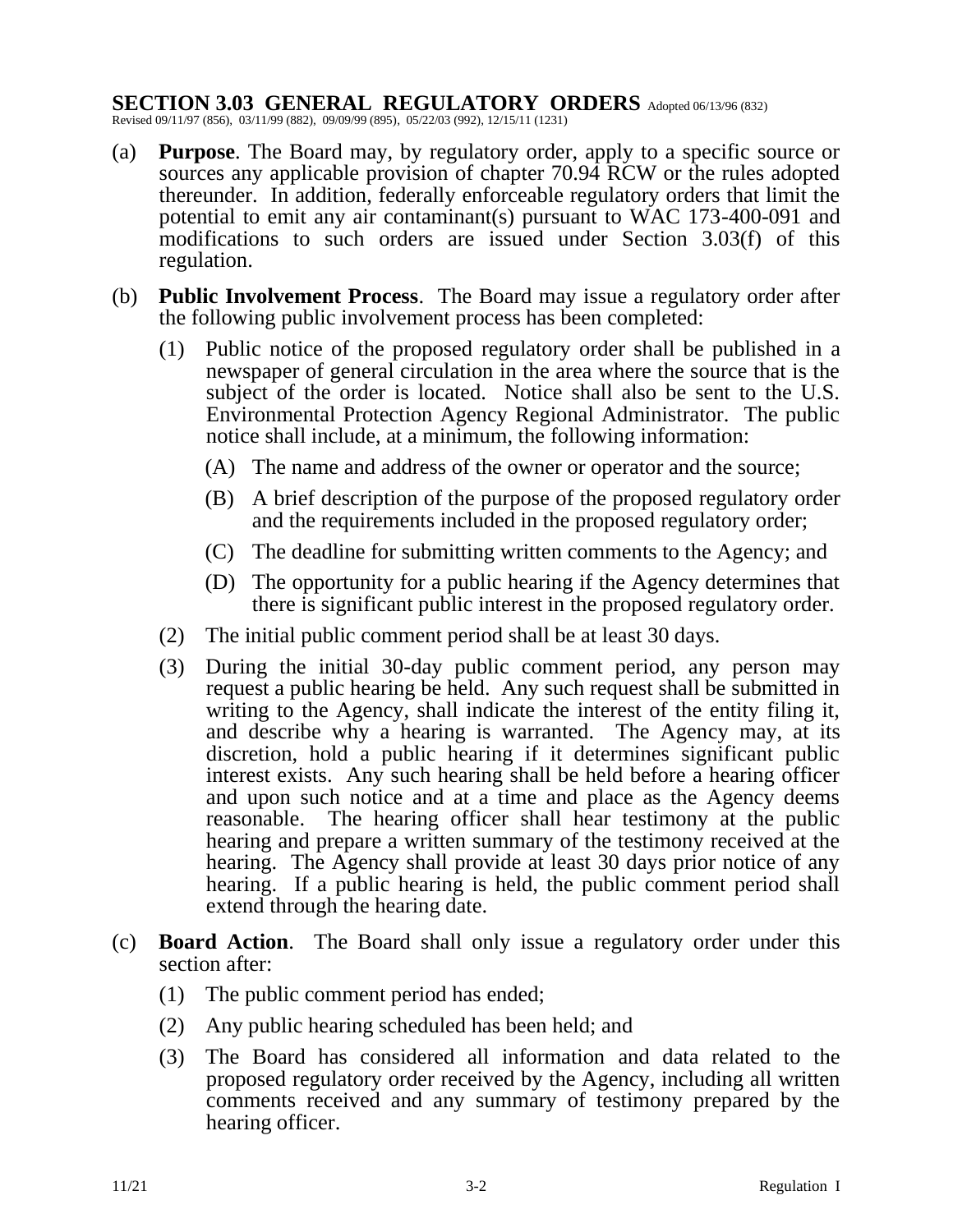The Board shall take action on a proposed regulatory order at a Board meeting. Unless otherwise ordered by the Board, a regulatory order issued under this section shall be effective on the date the Board approves the regulatory order.

- (d) **Appeals**. Regulatory orders issued by the Board under this section may be appealed to the Pollution Control Hearings Board pursuant to Section 3.17 of Regulation I and RCW 43.21B.310.
- (e) **Fees**. When a regulatory order is requested by an applicant, the Agency shall assess a fee of \$4,000 to cover the costs of processing and issuing a regulatory order under this section. The Agency shall also assess a fee equal to the cost of providing public notice in accordance with Section 3.03(b) of this regulation. These fees shall be due and payable within 30 days of the date of the invoice and shall be deemed delinquent if not fully paid within 90 days of the invoice.
- (f) When an applicant requests a federally enforceable regulatory order to limit the potential to emit any air contaminant or contaminants pursuant to WAC 173-400-091, or requests a modification to such an order, the Control Officer or a duly authorized representative may issue such order consistent with the requirements of WAC 173-400-091 and 173-400-171 and Section 3.03(e) above. Regulatory orders issued pursuant to this section are effective the day the Control Officer or representative approves the order and may be appealed to the Pollution Control Hearings Board pursuant to Section 3.17 of Regulation I and RCW 43.21B.310.

# **SECTION 3.04 REASONABLY AVAILABLE CONTROL TECHNOLOGY**

Adopted 09/11/97 (856) Revised 03/11/99 (882), 03/25/04 (1024), 05/24/12 (1241)

- (a) Reasonably Available Control Technology (RACT) is required for all existing sources.
- (b) RACT for each source category containing 3 or more sources shall be determined by rule by the Department of Ecology or the Agency, except as provided in Section 3.04(c) of this regulation.
- (c) Source-specific RACT determinations may be performed under any of the following circumstances:
	- (1) For replacement of existing control equipment under Article 6 of this regulation;
	- (2) When required by the federal Clean Air Act;
	- (3) For sources in source categories containing fewer than 3 sources;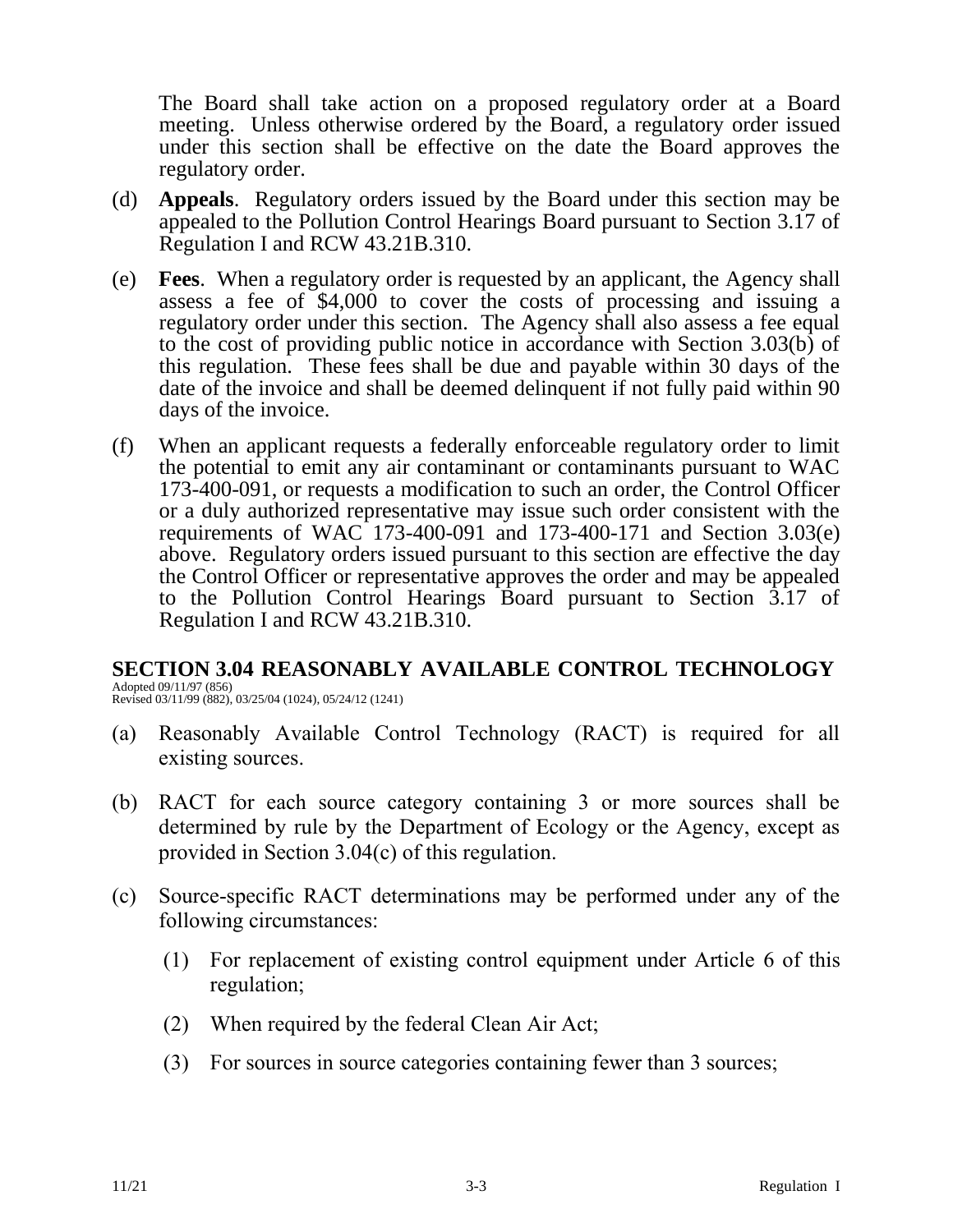- (4) When an air quality problem, for which the source is a contributor, justifies a source-specific RACT determination prior to development of a categorical RACT rule; or
- (5) When a source-specific RACT determination is needed to address either specific air quality problems, for which the source is a significant contributor, or source-specific economic concerns.
- (d) The Control Officer or a duly authorized representative shall have the authority to perform a RACT determination; to hire a consultant to perform relevant RACT analyses in whole or in part; or to order the owner or operator to perform RACT analyses and submit the results to the Agency.
- (e) The Agency shall assess a fee to be paid by any source included or covered in a RACT determination to cover the direct and indirect costs of developing, establishing or reviewing categorical or source-specific RACT determinations. The fee for RACT determinations shall be \$150 an hour. For categorical RACT determinations, the amount of the fees to be paid by a source shall not exceed a source's pro rata portion as determined by the Agency. In addition, where the Agency hires a consultant to prepare RACT analyses, in whole or in part, pursuant to Section 3.04(d), the source shall be responsible for the consultant's fees. Fees shall be due and payable within 30 days of the date of the invoice and shall be deemed delinquent if not fully paid within 90 days of the invoice.
- (f) Where current controls are determined to be less than RACT, the Agency shall define RACT for that source or source category and issue a rule or a regulatory order under Section 3.03 of this regulation requiring the installation of RACT.
- (g) Emission standards and other requirements contained in rules or regulatory orders in effect at the time of operating permit issuance shall be considered RACT for purposes of permit issuance or renewal.
- (h) Replacement of control equipment under Section  $3.04(c)(1)$  shall be subject to the notice of construction review fees under Section 6.04, in lieu of RACT fees under this section.

### **SECTION 3.05 INVESTIGATIONS BY THE CONTROL OFFICER**

Adopted 03/13/68 (12) Revised 12/09/82 (531), 02/13/86 (597), 11/12/87 (616), 08/08/91 (702), 02/10/94 (777)

(a) For the purpose of investigating conditions specific to the control, recovery, or release of air contaminants into the atmosphere, the Control Officer or a duly authorized representative shall have the power to enter at reasonable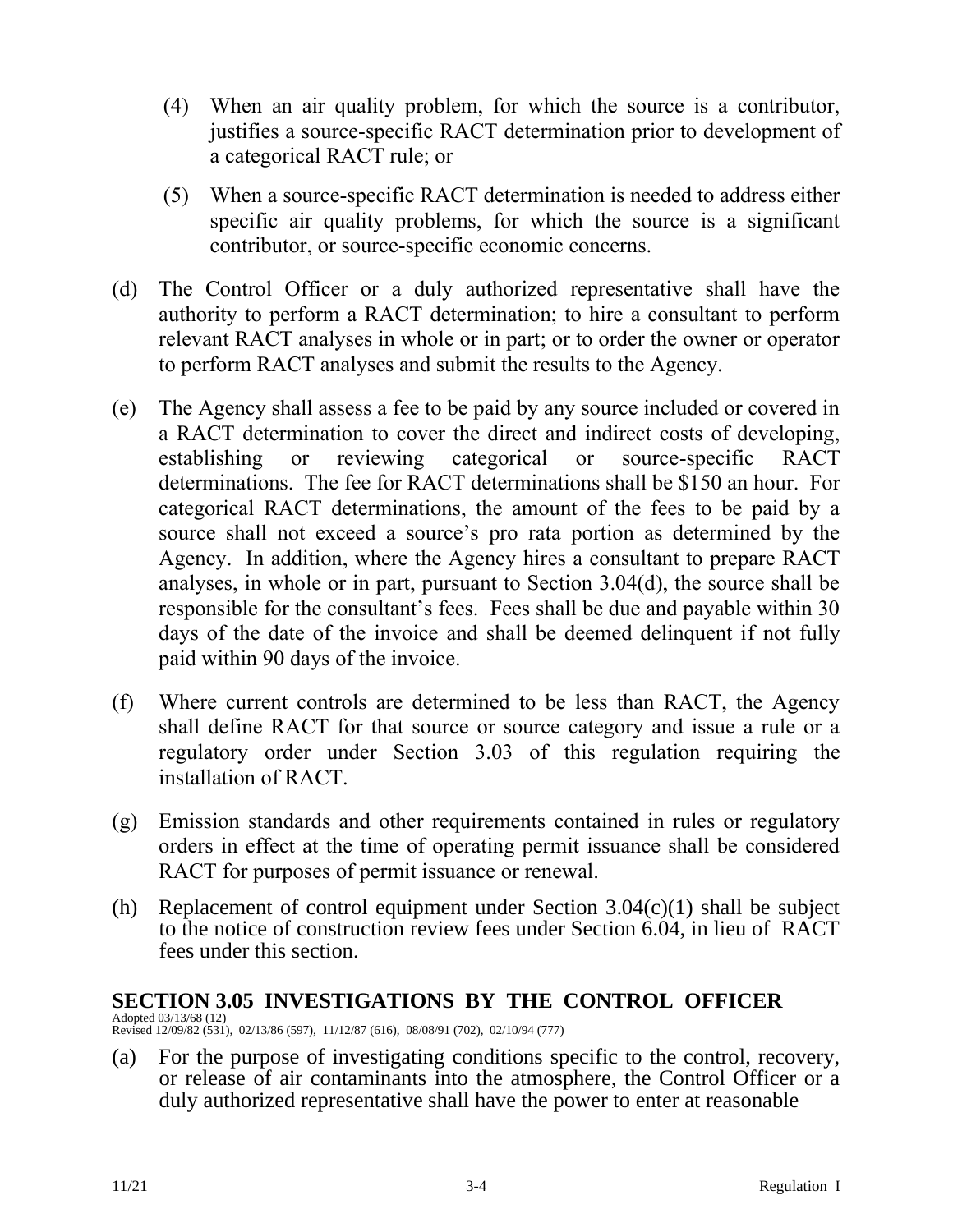times upon any private or public property, excepting nonmultiple unit private dwellings housing two families or less. No person shall refuse access to the Control Officer or a duly authorized representative who requests entry for the purpose of inspection, and who presents appropriate credentials; nor shall any person obstruct, hamper, or interfere with any such inspection.

(b) For the purpose of determining compliance with an emission standard, the Control Officer or a duly authorized representative shall have the authority to conduct testing of a source or to order the owner or operator of the source to have it tested and to report the results to the Agency. In the event the Agency conducts the test, the Agency shall provide the owner or operator an opportunity to observe the sampling and to obtain a sample at the same time.

# SECTION 3.06 CREDIBLE EVIDENCE Adopted 10/08/98 (872)

For the purpose of establishing whether or not a person has violated or is in violation of any provision of chapter 70.94 RCW, any rule enacted pursuant to that chapter, or any permit or order issued thereunder, nothing in this regulation shall preclude the use, including the exclusive use, of any credible evidence or information, relevant to whether a source would have been in compliance with applicable requirements if the appropriate performance or compliance test procedures or methods had been performed.

# SECTION 3.07 COMPLIANCE TESTS Adopted 02/10/94 (777)

Revised 02/09/95 (813), 03/23/06 (1063)

- (a) Testing of sources for compliance with emission standards shall be performed in accordance with current U.S. Environmental Protection Agency approved methods unless specific methods have been adopted by the Board. Where there is no federally approved or Board approved method, testing shall be performed in accordance with a method approved in writing by the Control Officer.
- (b) The owner or operator of a source shall notify the Agency in writing at least 21 days prior to any compliance test. Notification of a compliance test shall be submitted on forms provided by the Agency. Test notifications using the Agency forms do not constitute test plans. Compliance with this notification provision does not satisfy any obligation found in an order or other regulatory requirement to submit a test plan for Agency review. Notification under Section 3.07(b) of this regulation does not waive or modify test notification requirements found in other applicable regulations.
- (c) The owner or operator of any source required to perform a compliance test shall submit a report to the Agency no later than 60 days after the test. The report shall include:
	- (1) A description of the source and the sampling location;
	- (2) The time and date of the test;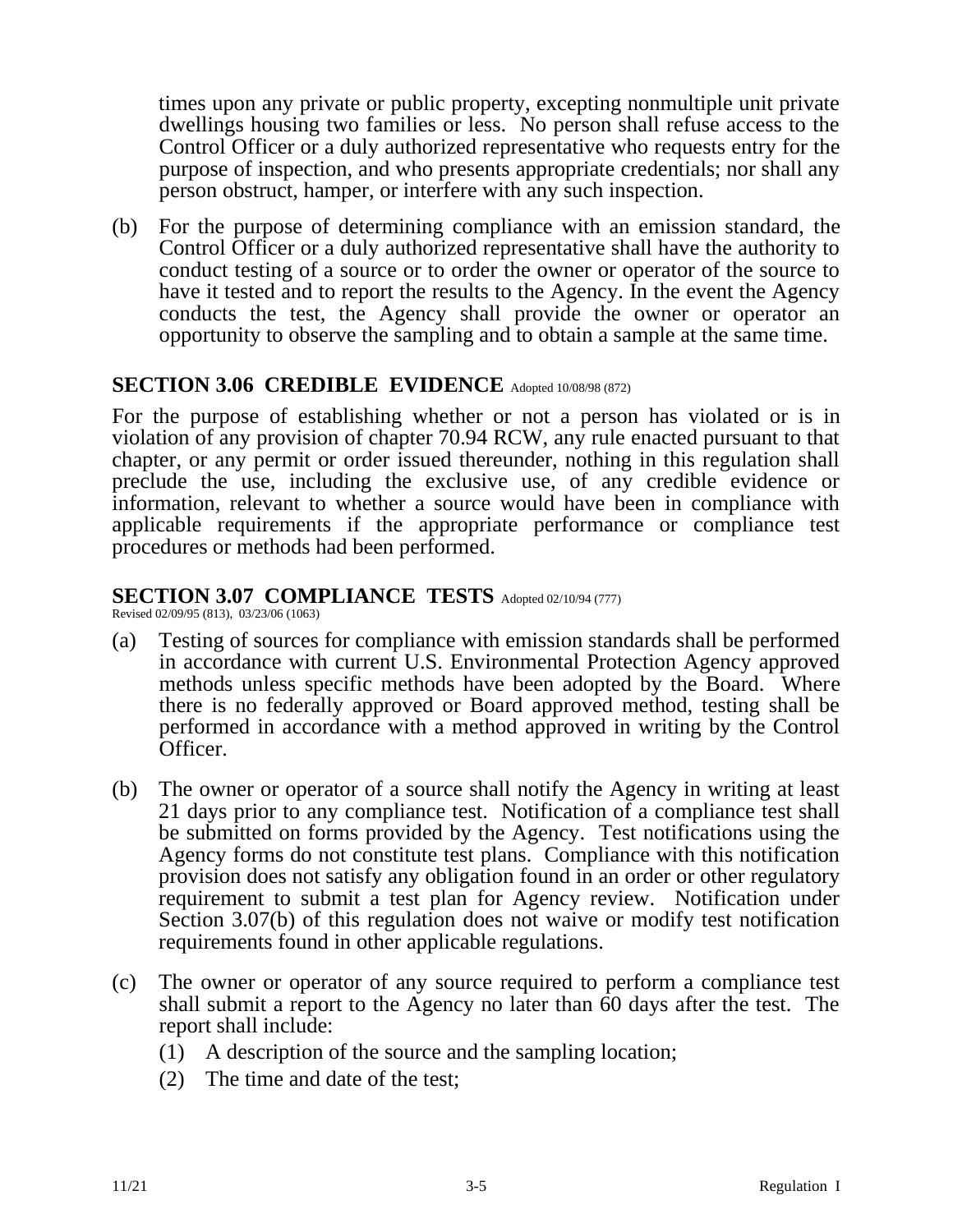- (3) A summary of results, reported in units and for averaging periods consistent with the applicable emission standard;
- (4) A description of the test methods and quality assurance procedures employed;
- (5) The amount of fuel burned or raw material processed by the source during the test;
- (6) The operating parameters of the source and control equipment during the test;
- (7) Field data and example calculations; and
- (8) A statement signed by the senior management official of the testing firm certifying the validity of the source test report.

### **SECTION 3.09 VIOLATIONS** – **NOTICE** Adopted 03/13/68 (12)

Revised 11/10/71 (135), 11/12/87 (616), 08/08/91 (702)

- (a) At least 30 days prior to the commencement of any formal enforcement action under RCW 70.94.430 or 70.94.431, the Board or Control Officer shall cause written notice to be served upon the alleged violator or violators. The notice shall specify the provisions of Chapter 70.94 RCW or the orders, rules, or regulations adopted pursuant thereto, alleged to be violated, and the facts alleged to constitute a violation thereof, and may include an order directing that necessary corrective action be taken within a reasonable time. In lieu of an order, the Board or the Control Officer may require that the alleged violator or violators appear before the Board for a hearing. Every notice of violation shall offer to the alleged violator an opportunity to meet with the Agency prior to the commencement of enforcement action.
- (b) Each act of commission or omission which procures, aids, or abets in the violation shall be considered a violation and be subject to the same penalty.
- (c) In case of a continuing violation, whether or not knowingly committed, each day's continuance shall be a separate and distinct violation.

### **SECTION 3.11 CIVIL PENALTIES** Adopted 07/09/69 (25)

Revised 11/10/71 (135), 05/10/84 (556), 11/12/87 (616), Revised/Renumbered 08/08/91 (702), Revised 09/10/92 (734), 07/08/93 (756), 09/08/94 (798), 09/14/95 (821), 09/12/96 (839), 09/11/97 (856), 09/10/98 (870), 09/09/99 (895), 07/13/00 (925), 09/13/01 (954),<br>09/26/02 (978), 09/25/03 (1009), 09/23/04 (1036), 09/22/05 (1055), 10/26/06 (1082), 09/27/07 ( 09/23/10 (1196), 09/22/11 (1222), 09/27/12 (1253), 09/26/13 (1284), 09/25/14 (1309), 09/24/15 (1328), 09/22/16 (1350), 9/28/17 (1371), 09/27/18 (1394), 09/26/19 (1407), 09/24/20 (1423), 09/23/21 (1438)

- (a) Any person who violates any of the provisions of chapter 70.94 RCW or any of the rules or regulations in force pursuant thereto, may incur a civil penalty in an amount not to exceed \$20,866.00, per day for each violation.
- (b) Any person who fails to take action as specified by an order issued pursuant to chapter 70.94 RCW or Regulations I, II, and III of the Puget Sound Clean Air Agency shall be liable for a civil penalty of not more than \$20,866.00, for each day of continued noncompliance.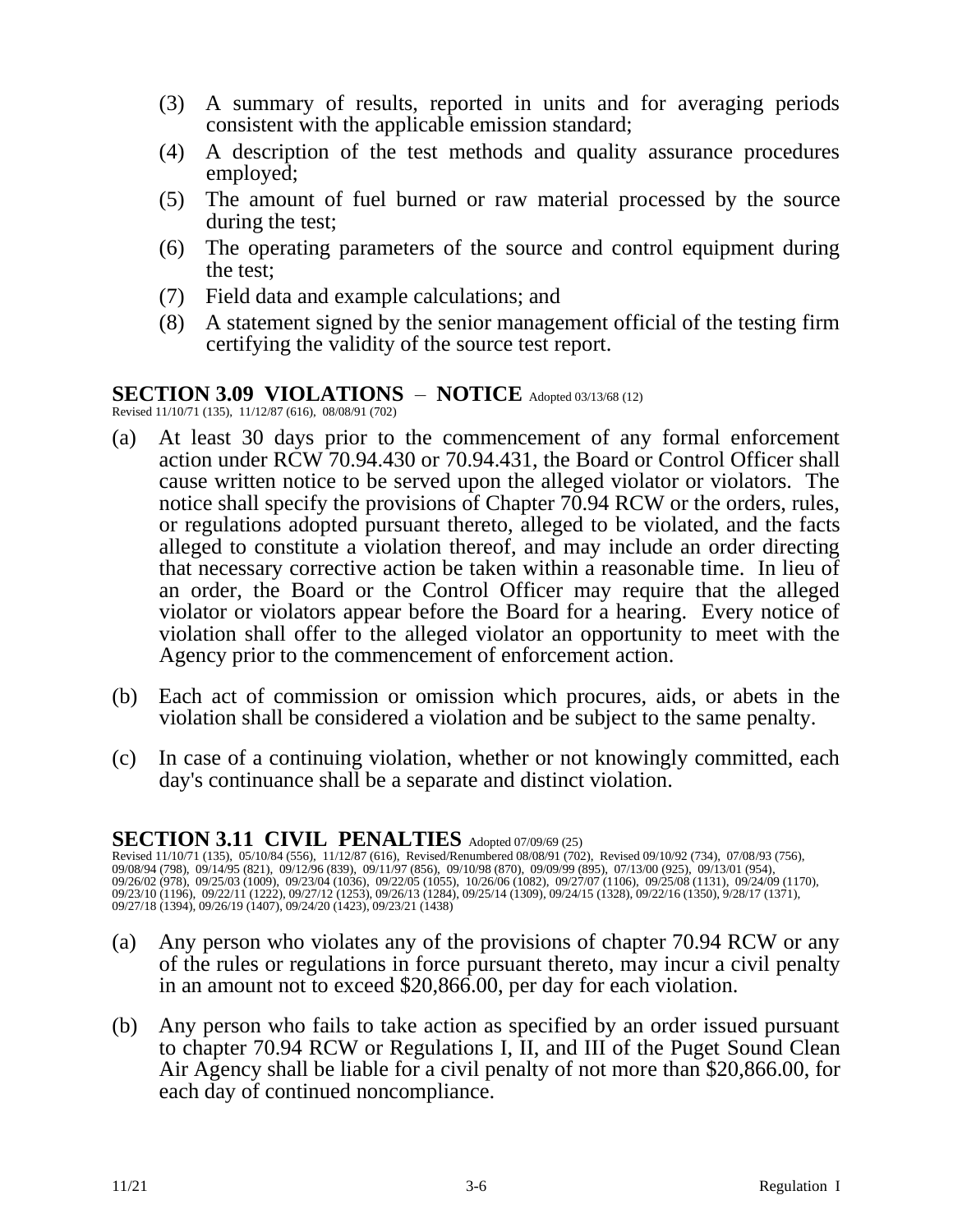- (c) Within 30 days of the date of receipt of a Notice and Order of Civil Penalty, the person incurring the penalty may apply in writing to the Control Officer for the remission or mitigation of the penalty. To be considered timely, a mitigation request must be actually received by the Agency, during regular office hours, within 30 days of the date of receipt of a Notice and Order of Civil Penalty. This time period shall be calculated by excluding the first day and including the last, unless the last day is a Saturday, Sunday, or legal holiday, and then it is excluded and the next succeeding day that is not a Saturday, Sunday, or legal holiday is included. The date stamped by the Agency on the mitigation request is prima facie evidence of the date the Agency received the request.
- (d) A mitigation request must contain the following:
	- (1) The name, mailing address, telephone number, and telefacsimile number (if available) of the party requesting mitigation;
	- (2) A copy of the Notice and Order of Civil Penalty involved;
	- (3) A short and plain statement showing the grounds upon which the party requesting mitigation considers such order to be unjust or unlawful;
	- (4) A clear and concise statement of facts upon which the party requesting mitigation relies to sustain his or her grounds for mitigation;
	- (5) The relief sought, including the specific nature and extent; and
	- (6) A statement that the party requesting mitigation has read the mitigation request and believes the contents to be true, followed by the party's signature.

The Control Officer shall remit or mitigate the penalty only upon a demonstration by the requestor of extraordinary circumstances such as the presence of information or factors not considered in setting the original penalty.

- (e) Any civil penalty may also be appealed to the Pollution Control Hearings Board pursuant to chapter 43.21B RCW and chapter 371-08 WAC. An appeal must be filed with the Hearings Board and served on the Agency within 30 days of the date of receipt of the Notice and Order of Civil Penalty or the notice of disposition on the application for relief from penalty.
- (f) A civil penalty shall become due and payable on the later of:
	- (1) 30 days after receipt of the notice imposing the penalty;
	- (2) 30 days after receipt of the notice of disposition on application for relief from penalty, if such application is made; or
	- (3) 30 days after receipt of the notice of decision of the Hearings Board if the penalty is appealed.
- (g) If the amount of the civil penalty is not paid to the Agency within 30 days after it becomes due and payable, the Agency may bring action to recover the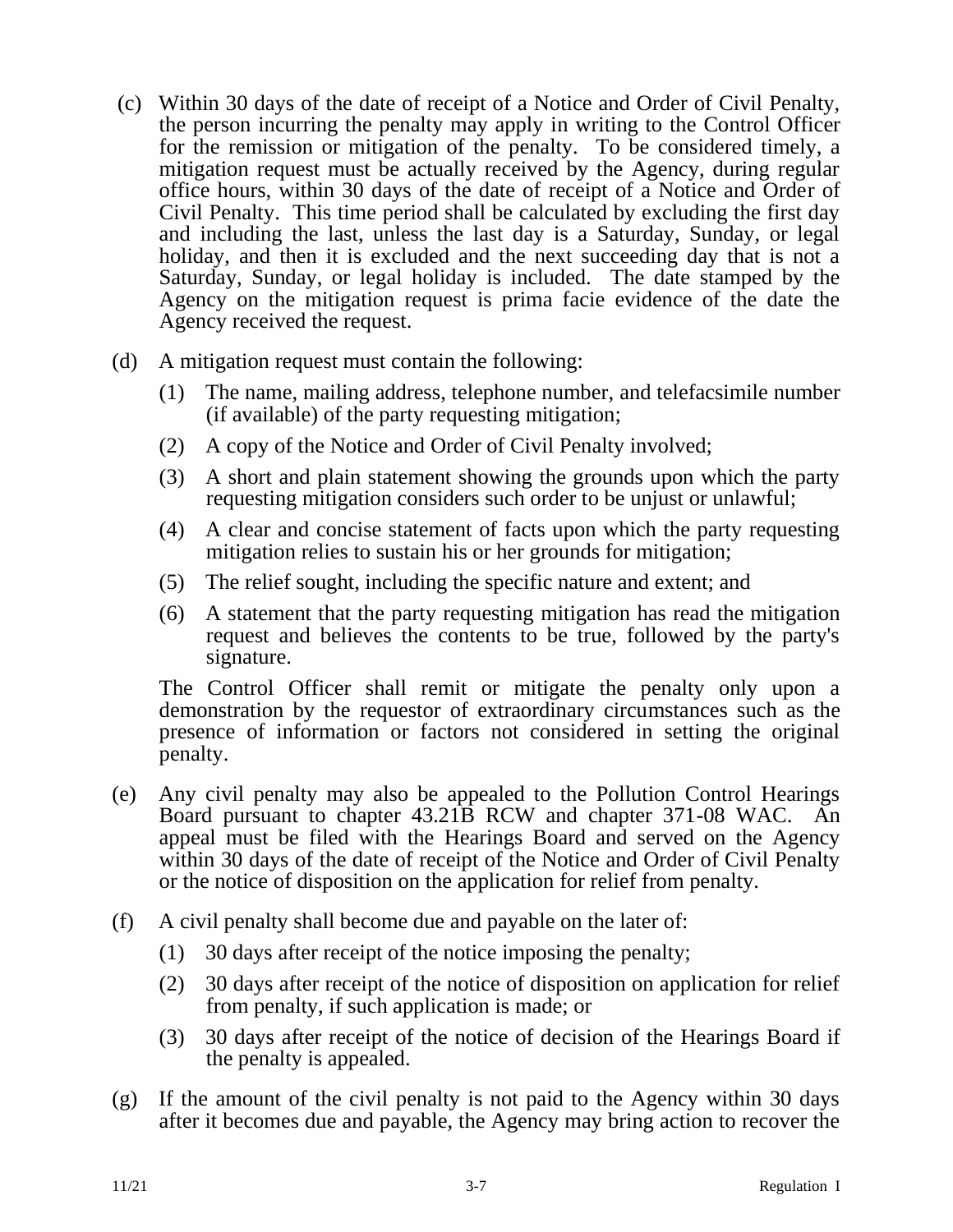penalty in King County Superior Court or in the superior court of any county in which the violator does business. In these actions, the procedures and rules of evidence shall be the same as in an ordinary civil action.

- (h) Civil penalties incurred but not paid shall accrue interest beginning on the 91st day following the date that the penalty becomes due and payable, at the highest rate allowed by RCW 19.52.020 on the date that the penalty becomes due and payable. If violations or penalties are appealed, interest shall not begin to accrue until the 31st day following final resolution of the appeal.
- (i) To secure the penalty incurred under this section, the Agency shall have a lien on any vessel used or operated in violation of Regulations I, II, and III which shall be enforced as provided in RCW 60.36.050.

### SECTION 3.13 CRIMINAL PENALTIES Adopted 03/13/68 (12)

Revised 10/10/73 (214), 05/10/84 (556), Revised/Renumbered 08/08/91 (702)

- (a) Any person who knowingly violates any of the provisions of Chapter 70.94 RCW or any rules or regulations in force pursuant thereto, shall be guilty of a crime and upon conviction thereof, shall be punished by a fine of not more than \$10,000.00, or by imprisonment in the county jail for not more than 1 year, or by both for each separate violation.
- (b) Any person who negligently releases into the ambient air any substance listed by the Department of Ecology as a hazardous air pollutant, other than in compliance with the terms of an applicable permit or emission limit, and who at the time negligently places another person in imminent danger of death or substantial bodily harm shall be guilty of a crime and shall, upon conviction, be punished by a fine of not more than \$10,000.00, or by imprisonment for not more than 1 year, or both.
- (c) Any person who knowingly releases into the ambient air any substance listed by the Department of Ecology as a hazardous air pollutant, other than in compliance with the terms of an applicable permit or emission limit, and who knows at the time that he or she thereby places another person in imminent danger of death or substantial bodily harm, shall be guilty of a crime and shall, upon conviction, be punished by a fine of not less than \$50,000.00, or by imprisonment for not more than 5 years, or both.

# **SECTION 3.15 ADDITIONAL ENFORCEMENT** Adopted 03/13/68 (12)

Revised/Renumbered 08/08/91 (702)

(a) Notwithstanding the existence or use of any other remedy, whenever any person has engaged in, or is about to engage in, any acts or practices which constitute or will constitute a violation of any provision of Chapter 70.94 RCW, or any order, rule, or regulation issued by the Board or the Control Officer or a duly authorized agent, the Board, after notice to such person and an opportunity to comply, may petition the superior court of the county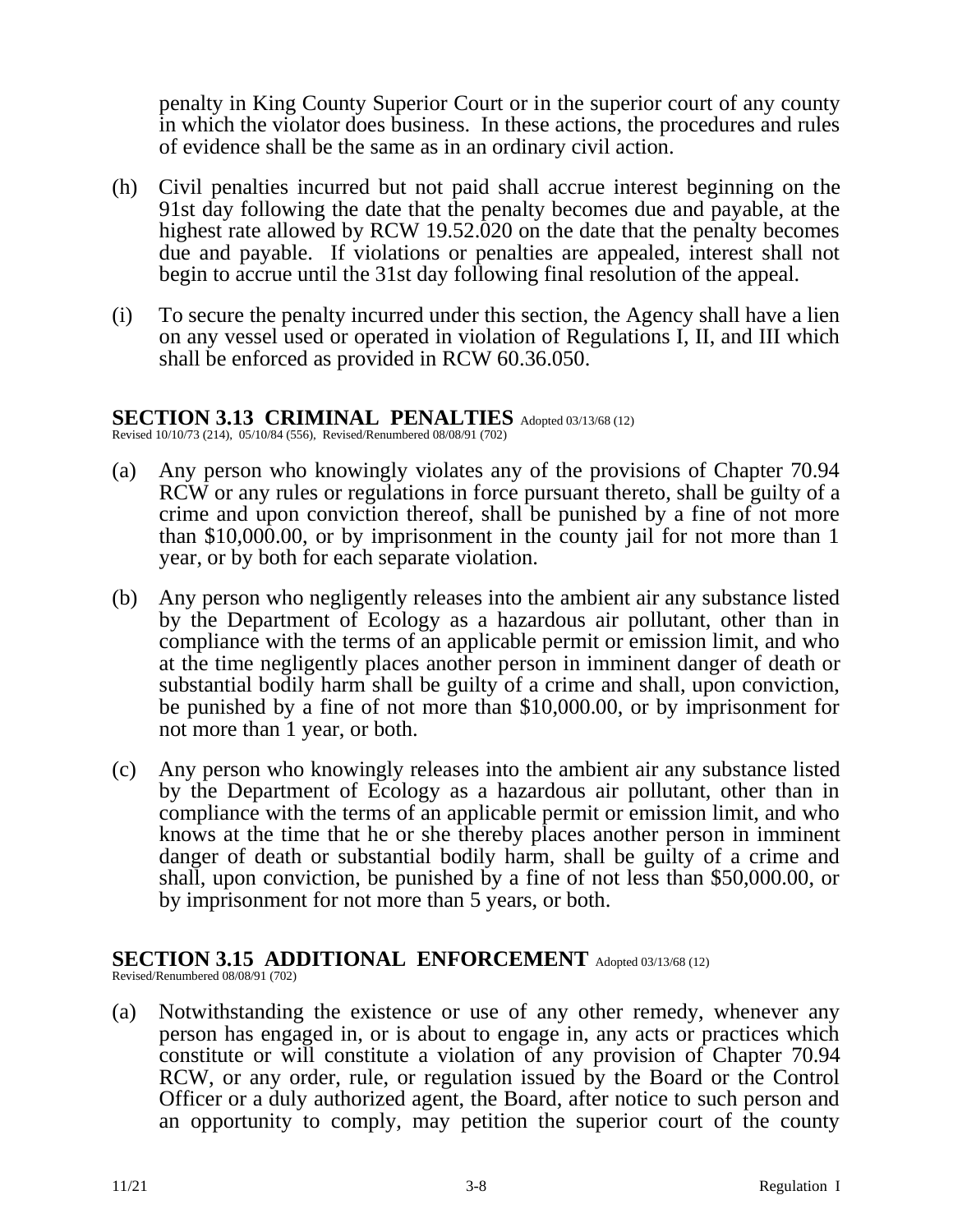wherein the violation is alleged to be occurring or to have occurred for a restraining order or a temporary or permanent injunction or another appropriate order.

(b) As an additional means of enforcement, the Board or Control Officer may accept an assurance of discontinuance of any act or practice deemed in violation of Chapter 70.94 RCW or of any order, rule, or regulation adopted pursuant thereto, from any person engaging in, or who has engaged in, such act or practice. Any such assurance shall specify a time limit during which such discontinuance is to be accomplished. Failure to perform the terms of any such assurance shall constitute prima facie proof of a violation of this chapter or the orders, rules, or regulations issued pursuant thereto, which make the alleged act or practice unlawful for the purpose of securing any injunction or other relief from the superior court.

### **SECTION 3.17 APPEAL OF ORDERS** Adopted 03/13/68 (12)

Revised 07/09/69 (25), 11/10/71 (135), 11/12/87 (616), Revised/Renumbered 08/08/91 (702), Revised 10/08/98 (872)

- (a) Any order of the Board or Control Officer may be appealed to the Pollution Control Hearings Board if the appeal is filed with the Hearings Board and served on the Agency within 30 days after receipt of the order. This is the exclusive means of appeal of such an order.
- (b) The Control Officer may stay the effectiveness of an order during the pendency of such an appeal. At any time during the pendency of such an appeal of such an order to the Hearings Board, the appellant may apply to the Hearings Board pursuant to chapter 43.21B RCW and chapter 371-08 WAC for a stay of the order or for the removal thereof.
- (c) Upon failure to comply with any final order of the Board or Control Officer, the attorney for the Agency, upon request of the Board or Control Officer, may bring an action in the superior court of the county where the violation occurred or the potential violation is about to occur to obtain such relief as necessary.

### **SECTION 3.19 CONFIDENTIAL INFORMATION** Adopted 03/13/68 (12)

Revised  $10/10/73$  (214), 06/09/88 (621), Revised/Renumbered 08/08/91 (702)

Whenever any records or other information, other than ambient air quality data or emission data, furnished to or obtained by the Agency, pursuant to any sections in Chapter 70.94 RCW, relates to processes or production unique to the owner or operator, or are likely to affect adversely the competitive position of such owner or operator if released to the public or to a competitor, and the owner or operator of such processes or production so certifies, such records or information shall be only for the confidential use of the Agency. Nothing herein shall be construed to prevent the use of records or information by the Agency in compiling or publishing analysis or summaries relating to the general condition of the outdoor atmosphere: Provided, that such analysis or summaries do not reveal any information otherwise confidential under the provisions of this section: Provided further, that emission